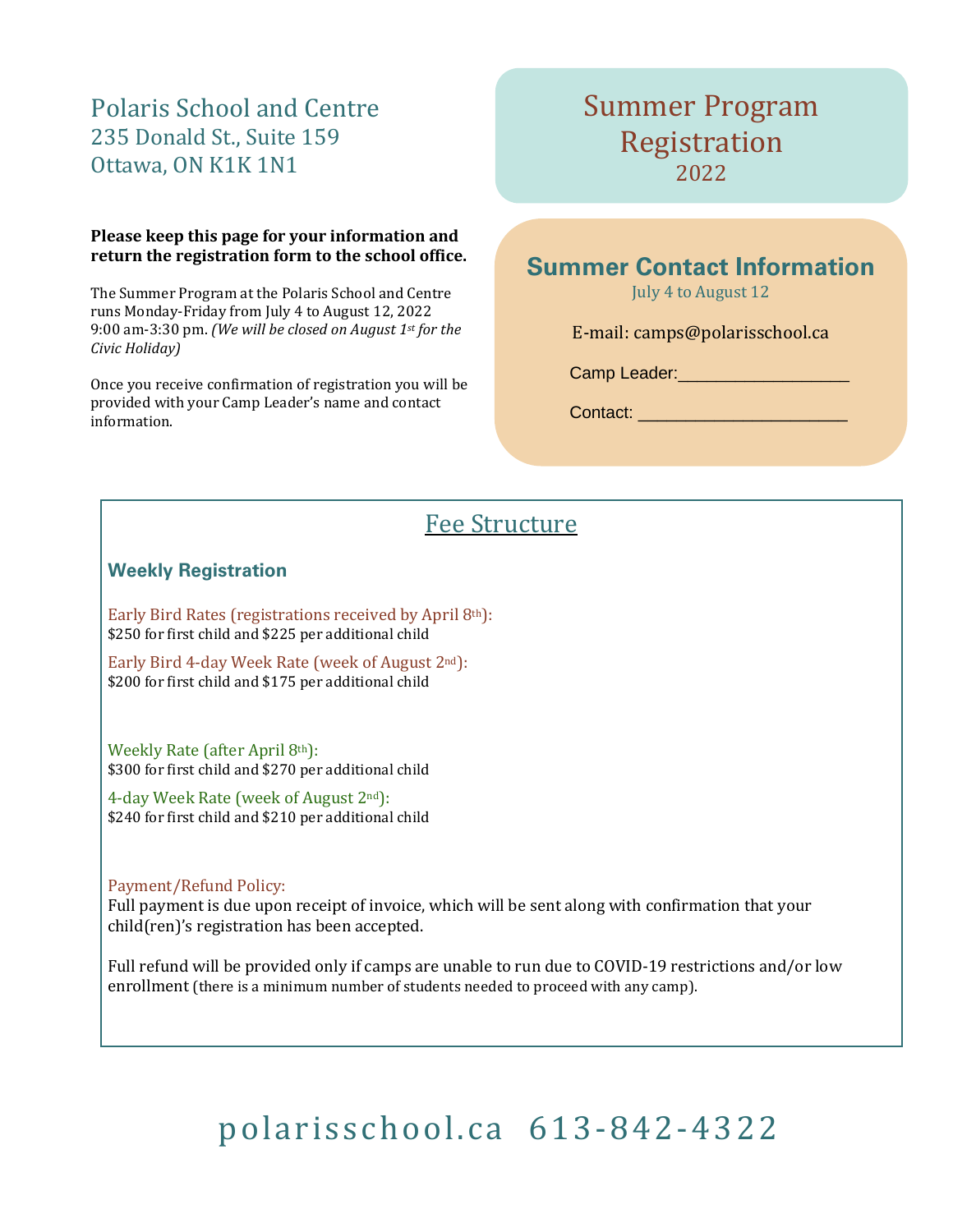#### **Arrivals and Departures**

Days will begin and end at the Gil-o-Julien Park, across from the Hardini Centre's parking lot and/or indoors at their respective classrooms. You will receive more details in the welcome email sent one week before camp begins with the exact location for your child(ren)'s camp.

Drop off is from 9:00 to 9:30 am and pick up from 3:00-3:30 pm.

If you will be dropping your child off or picking your child up outside of the normal times, please advise the summer camp lead teacher in advance.

Extended care, until 4:30pm, will be offered if there is sufficient interest and families must sign up beforehand (extra fees will apply).

#### **Snacks and Lunches**

Please note that we are a **peanut-free** school. Please pack a nutritious lunch (no candy, chocolate bars or pop). We strongly encourage re-usable containers. Please send your child with a reusable water bottle.

#### **Toys/Electronic Devices**

We are fostering an environment that develops imagination and physical awareness. Please do not send electronic devices to the school. This includes iPods, cell phones, cameras, etc. It is requested that children not bring toys from home. If you feel that there is something that will help your child be more comfortable please speak to the lead teacher in advance. We ask for your understanding and cooperation as we work toward non-commercial, co-operative, imaginative play.

#### **Clothing**

Footwear and shirts must be worn at all times on school premises. The children spend time outdoors every day, so please dress them appropriately. Please bring the following items:

• A bag with an extra set of clothes (i.e.: shirt, pants, socks) and a pair of indoor shoes. Your child may leave this bag at the school until clothes need to be washed and/or the end of the program.

- Please ensure that your child has sturdy shoes for running and outdoor games.
- A sun hat should be brought every day.
- Sunscreen (labeled with your child's name)
- Please pack swim wear in their bag for days when they have water play (does not apply to each program).
- Children should bring waterproof rain gear and boots if rain is expected. Umbrellas are not permitted for safety reasons.
- We discourage clothing with advertisements or images from media.

#### **Lost and Found**

A Lost and Found box is kept inside the school office. Please check for misplaced articles. Remaining contents will be donated to charity at the end of the summer. Please label your child's items with their name to keep them out of the lost and found.

#### **Payment**

Please note sibling pricing applies to children registered for the same program weeks. Full payment is due once registration is confirmed. An electronic invoice will be sent and you will have 3 days to complete payment to secure your child(ren)'s spot in the program. We reserve the right to charge interest at a rate of 1.5% per month on any amounts 30 days overdue and to refuse attendance if payment arrangements have not been made. There will be a \$25 fee for all payments that are returned for non-sufficient funds.

#### **Contact**

The phone number for the program is 613-842-4322. We will not answer during program hours but messages will be checked at the beginning and end of each day. You will be given your Camp Leader's contact information prior to the start of camp as well.

Please let me know if you have any questions!

Dina Cristino Administrator 613-842-4322 info@polarisschool.ca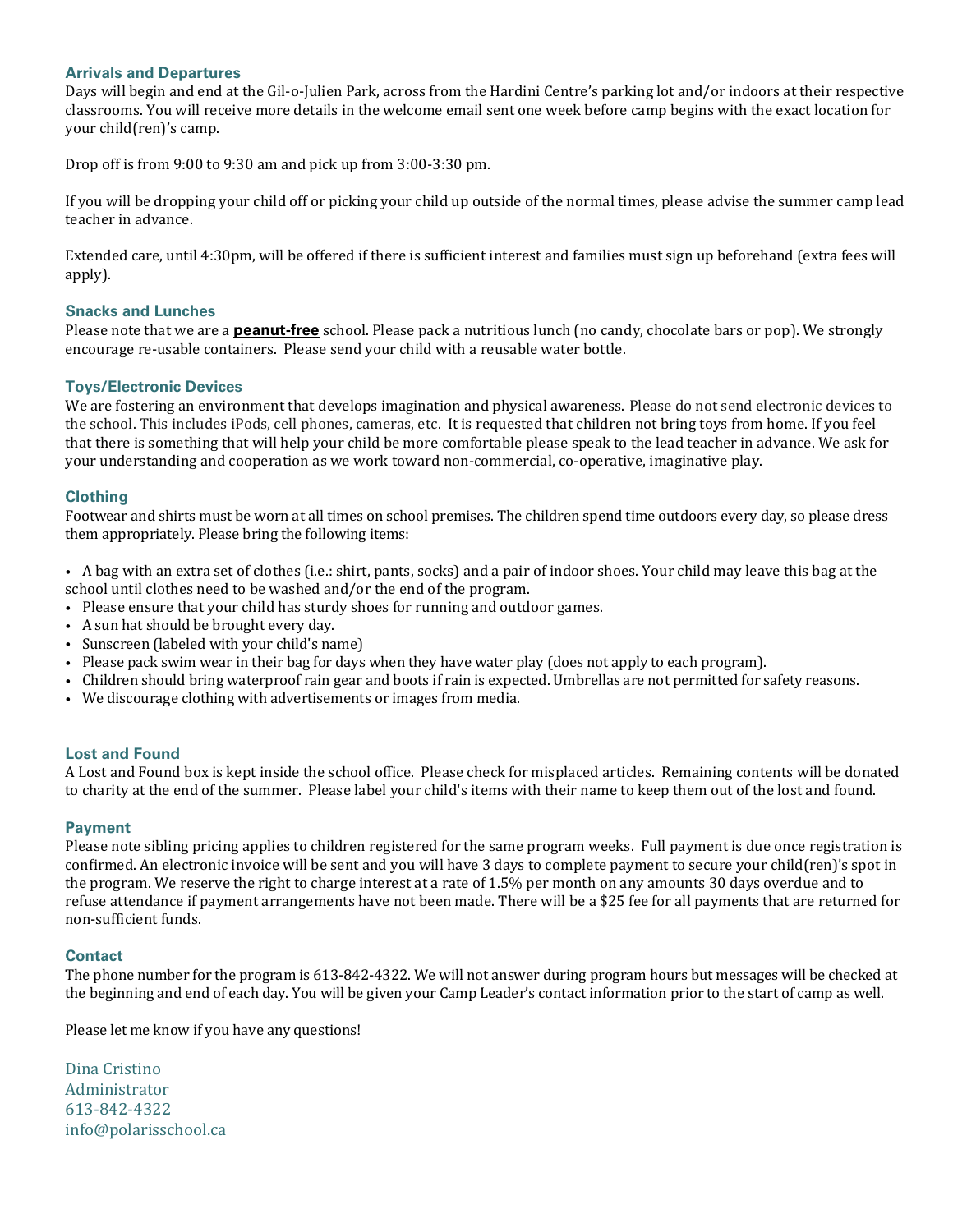# Summer Program Registration 2022

| Student's Given Names (underline name used):                              |                                                                                                                                                                                                                                                                                                                                                                                                                                             |
|---------------------------------------------------------------------------|---------------------------------------------------------------------------------------------------------------------------------------------------------------------------------------------------------------------------------------------------------------------------------------------------------------------------------------------------------------------------------------------------------------------------------------------|
| Student's Surname:                                                        | <b>Terms and Conditions</b><br>I/we hereby give permission for emergency treatment to be<br>administered in the event that my child requires it. I understand that<br>every effort is made to ensure the safety and well-being of my child, and I                                                                                                                                                                                           |
| $Age$ DOB<br>Resides with ______________________(relationship)            | release the Polaris School and Centre, its employees, volunteers, and<br>Board of Directors from liability. In consideration of acceptance into the<br>Summer Camp Care Program, I wave, release, and forever discharge the<br>Polaris School and Centre, its Board of Directors, staff, and their<br>successors, all rights and claim from losses or damages due to any injury<br>suffered by my child while participating in the program. |
| Current school: Grade ________________                                    | Parent's Initial: __________                                                                                                                                                                                                                                                                                                                                                                                                                |
| School Name                                                               | In addition, I/we hereby agree to be responsible to reimburse Polaris                                                                                                                                                                                                                                                                                                                                                                       |
| Names and ages of siblings:                                               | School and Centre in the event that my child should cause voluntary damage<br>to school property or equipment.                                                                                                                                                                                                                                                                                                                              |
|                                                                           | Payment is due upon receiving invoice.<br><b>Parent's Initial:</b>                                                                                                                                                                                                                                                                                                                                                                          |
| <b>MEDICAL INFORMATION</b>                                                | Privacy:                                                                                                                                                                                                                                                                                                                                                                                                                                    |
| Health Card # and Expiry _________________<br>Phone                       | $\Box$ I/we AGREE to allow my/our child(ren) to have photographs or<br>videos taken and possibly used in promotional materials for the school,<br>including the website.                                                                                                                                                                                                                                                                    |
| Medical conditions/allergies and/or food sensitivities<br>to be aware of: | $\Box$ I/we DO NOT AGREE to allow my/our child(ren) to have<br>photographs or videos taken and possibly used in promotional materials<br>for the school, including the website.                                                                                                                                                                                                                                                             |
|                                                                           |                                                                                                                                                                                                                                                                                                                                                                                                                                             |
|                                                                           |                                                                                                                                                                                                                                                                                                                                                                                                                                             |
|                                                                           |                                                                                                                                                                                                                                                                                                                                                                                                                                             |

#### Expectations and Understandings:

- **1.** Children are expected to be respectful of each other, care providers, and others they may interact with on school property. Children who are unwilling to co-operate with care providers may be asked to leave the program after consultation with the parent(s).
- **2.** No electronic or digital devices of any kind are to be used during the Summer Camp Programs.
- **3.** Climbing trees without explicit permission and vigilance by the caregiver(s) is not allowed.
- **4.** No activity is permitted out of sight, without supervision of the caregiver(s).
- **5.** STORM DAYS: In the event that the program is cancelled in the morning due to inclement weather or for any other reason, there will be NO After School Care Program. Announcements can be heard on local radio stations and the school will send an email to all parents in the event of cancellation. If the program is cancelled during the day, parent(s)/guardian(s) will be notified and are encouraged to pick up children as soon as possible.
- **6.** We agree to abide by Polaris' COVID-19 guidelines and protocols which may change throughout the summer.

I/We understand and agree to the above expectations and understandings **Parent's lnitial: Parent's lnitial:** 

Student Information Page (Complete one per student)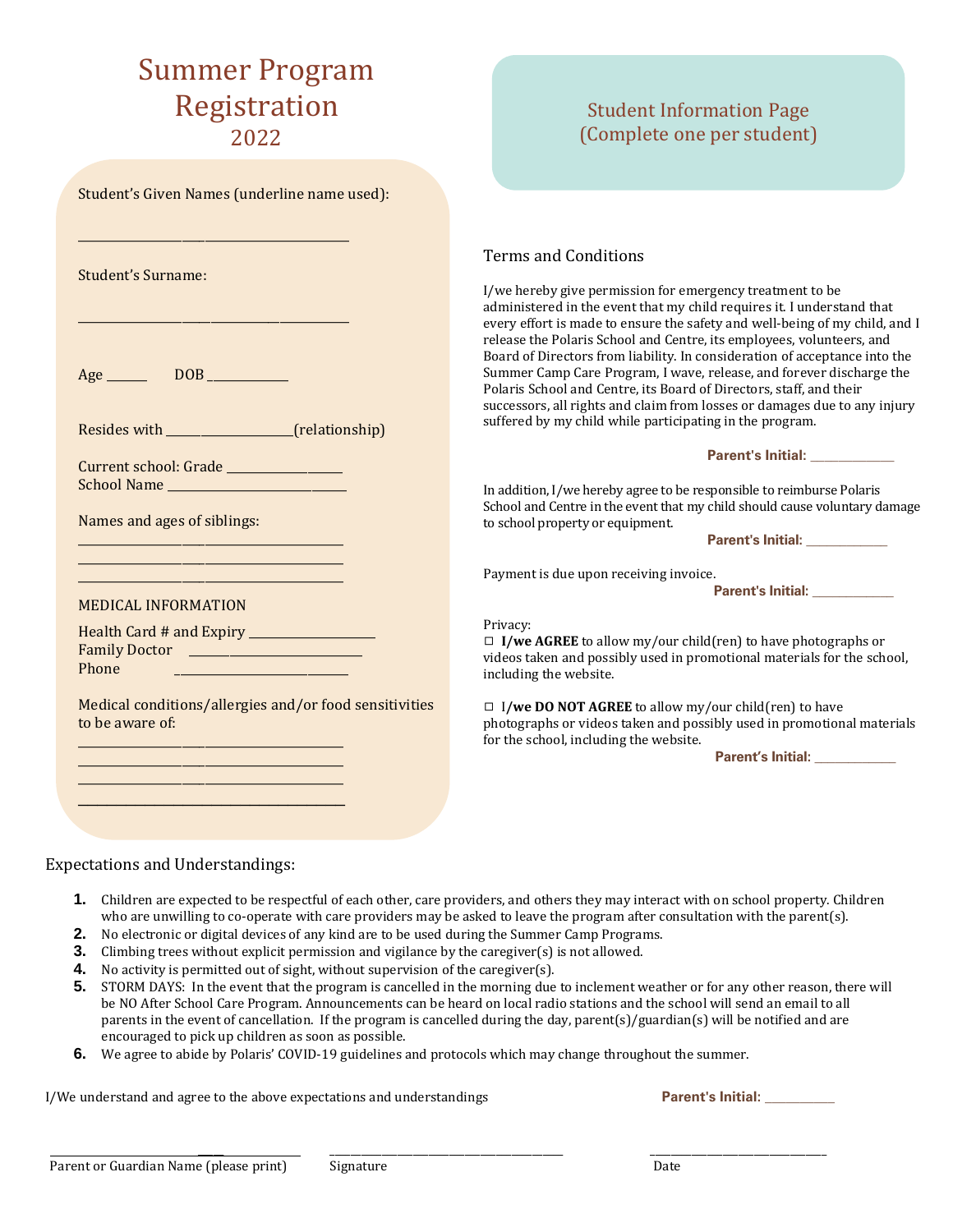**Tell us more about your child**: The more we know about your child, the easier it is to make their camp experience at Polaris enjoyable and a success.

| Please describe your child's educational experience to date?<br><u>Lease describe your child's educational experience to date?</u><br>,我们也不会有什么。""我们的人,我们也不会有什么?""我们的人,我们也不会有什么?""我们的人,我们也不会有什么?""我们的人,我们也不会有什么?""我们的人                                                                                                                                                                                   |
|----------------------------------------------------------------------------------------------------------------------------------------------------------------------------------------------------------------------------------------------------------------------------------------------------------------------------------------------------------------------------------------------------------|
| How would you describe your child's social/emotional development?                                                                                                                                                                                                                                                                                                                                        |
|                                                                                                                                                                                                                                                                                                                                                                                                          |
| ,我们也不会有什么。""我们的人,我们也不会有什么?""我们的人,我们也不会有什么?""我们的人,我们也不会有什么?""我们的人,我们也不会有什么?""我们的人<br>Please describe your child's fine and gross motor development. Have there been any<br>challenges? example, the contract of the contract of the contract of the contract of the contract of the contract of the contract of the contract of the contract of the contract of the contract of the contract of the contr |
| Does your child have any health conditions that we should be aware of? _______________<br>,我们也不能在这里的人,我们也不能在这里的人,我们也不能在这里的人,我们也不能在这里的人,我们也不能在这里的人,我们也不能在这里的人,我们也不能在这里的人,我们也                                                                                                                                                                                                                              |
| Have you ever sought counselling or a professional evaluation for your child?<br>$\square$ No<br>$\Box$ Yes<br>Additional Comments (Is there anything else we should know?):                                                                                                                                                                                                                             |
|                                                                                                                                                                                                                                                                                                                                                                                                          |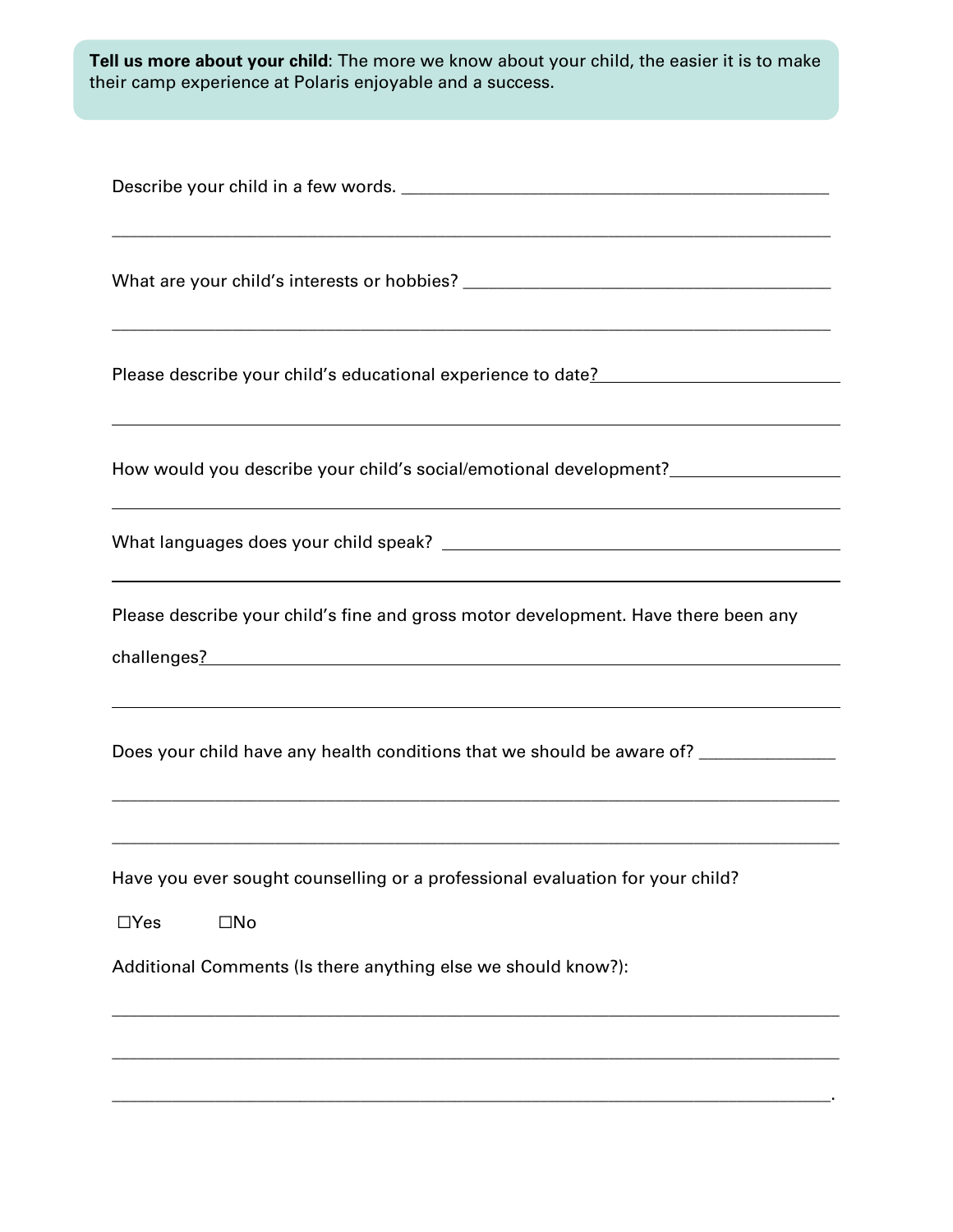## **Please indicate the weeks you would like to register for:**

Please wait until you receive confirmation of availability and receive an invoice before proceeding with payment.

Early Childhood Program (4-6 years of age)

- $\Box$  Week of July 4 / Over the Rainbow
- $\Box$  Week of July 11 / Adventureland
- $\Box$  Week of July 18 / Puppetry
- $\Box$  Week of July 25 / Earth Friendly Arts & Crafts
- $\Box$  Week of August 2\* / Hunters & Gatherers (\*Short week Civic Holiday)
- $\Box$  Week of August 8 / Fairy Tales

Elementary Program (7 to 11 years of age)

- $\Box$  Week of July 4 / Crafts & Stories Camp (ages 7 to 9)
- $\Box$  Week of July 11 / Creative Nature Camp (ages 7 to 11)
- $\Box$  Week of July 18 / Music, Music, Music (ages 7 to 9)
- $\Box$  Week of July 25 / Creative Innovate Camp (ages 7 to 11)